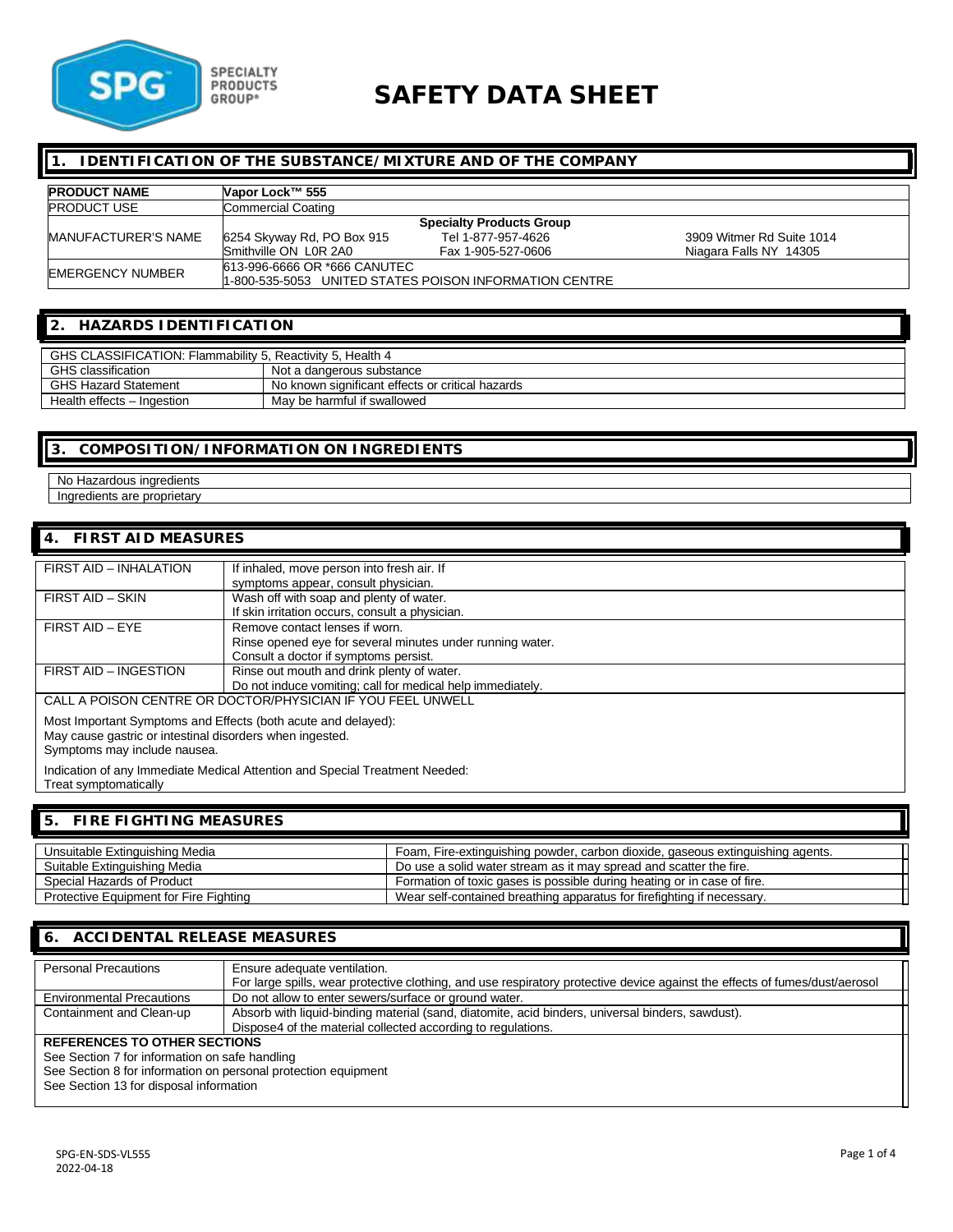### VAPOR LOCK™ 555

## **7. HANDLING AND STORAGE**

| Handling          | Normal measures for preventative fire protection.                 |
|-------------------|-------------------------------------------------------------------|
| Storage           | Keep container tightly closed in a dry and well-ventilated place. |
|                   | Store away from foodstuffs.                                       |
| Incompatibilities | No data available                                                 |

#### **8. EXPOSURE CONTROLS/PERSONAL PROTECTION**

| Contains no substances with occupational exposure limit values |                                                                               |  |
|----------------------------------------------------------------|-------------------------------------------------------------------------------|--|
| Appropriate Engineering controls                               | The usual precautionary measures are to be adhered to when handling chemicals |  |
| <b>Personal Protective Equipment</b>                           |                                                                               |  |
| <b>Respiratory Protection</b>                                  | Not required under normal conditions of use.                                  |  |
| Eye Protection                                                 | Avoid contact with eyes.                                                      |  |
|                                                                | Use of safety glasses is recommended.                                         |  |
| <b>Body Protection</b>                                         | Wearing protective gloves is recommended.                                     |  |

### **9. PHYSICAL AND CHEMICAL PROPERTIES**

| <b>Physical State</b>                 | Dark Tan Liquid    |
|---------------------------------------|--------------------|
| Odor & Appearance                     | Slight sweet       |
| <b>Odor Threshold</b>                 | Data not available |
| Specific Gravity                      | 1.02               |
| Vapor Density ( $Air = 1$ )           | Data not available |
| Vapor Pressure                        | Data not available |
| <b>Evaporation Rate</b>               | Data not available |
| <b>Boiling Point</b>                  | >100°C (>212°F)    |
| Viscosity                             | Watery             |
| рH                                    | $6.0 - 9.0$        |
| Coefficient of Water/Oil Distribution | Data not available |
| Solubility in Water                   | Miscible           |
| Water by Weight %                     | 47.80              |
| Flash Point (Pmcc) (°C/°F)            | <b>NA</b>          |
| Flammability                          | Not flammable      |
| Autoignition Temp (°C/°F)             | <b>NA</b>          |
| VOC $(g/L)$                           | $\Omega$           |

# **10. STABILITY AND REACTIVITY**

| Reactivity                              | Stable under normal conditions of use.                               |
|-----------------------------------------|----------------------------------------------------------------------|
| <b>Chemical Stability</b>               | Stable under recommended storage conditions.                         |
| Possibility of Hazardous Reactions      | Reacts with strong oxidizing agents.                                 |
|                                         | Toxic fumes may be released if heated above the decomposition point. |
| Conditions to Avoid                     | Data not available                                                   |
| Incompatibilities                       | Data not available                                                   |
| <b>Hazardous Decomposition Products</b> | Carbon monoxide and carbon dioxide                                   |

### **11. TOXICOLOGICAL INFORMATION**

| This product does not contain any hazardous ingredients in quantities requiting reporting. |                                                                                                  |  |
|--------------------------------------------------------------------------------------------|--------------------------------------------------------------------------------------------------|--|
| <b>Acute Toxicity</b>                                                                      | When used and handled according to specification, the product does not have any harmful effects. |  |
| Symptoms/Injuries after Inhalation                                                         | No known significant effects or critical hazards.                                                |  |
| Symptoms/Injuries after Eye Contact                                                        | No known significant effects or critical hazards.                                                |  |
| Symptoms/Injuries after Skin Contact                                                       | No known significant effects or critical hazards.                                                |  |
| Symptoms/Injuries after Ingestion                                                          | May be harmful if swallowed.                                                                     |  |

### **12. ECOLOGICAL INFORMATION**

| Mobility in soil          | No data available.                                                                                       |
|---------------------------|----------------------------------------------------------------------------------------------------------|
| Persistence/Degradability | No data available.                                                                                       |
| <b>Bioaccumulation</b>    | No data available.                                                                                       |
| Ecotoxicity               | No data available.                                                                                       |
| Other Adverse Effects     | Do not allow undiluted product or large quantities to reach ground water, water course or sewage system. |
|                           |                                                                                                          |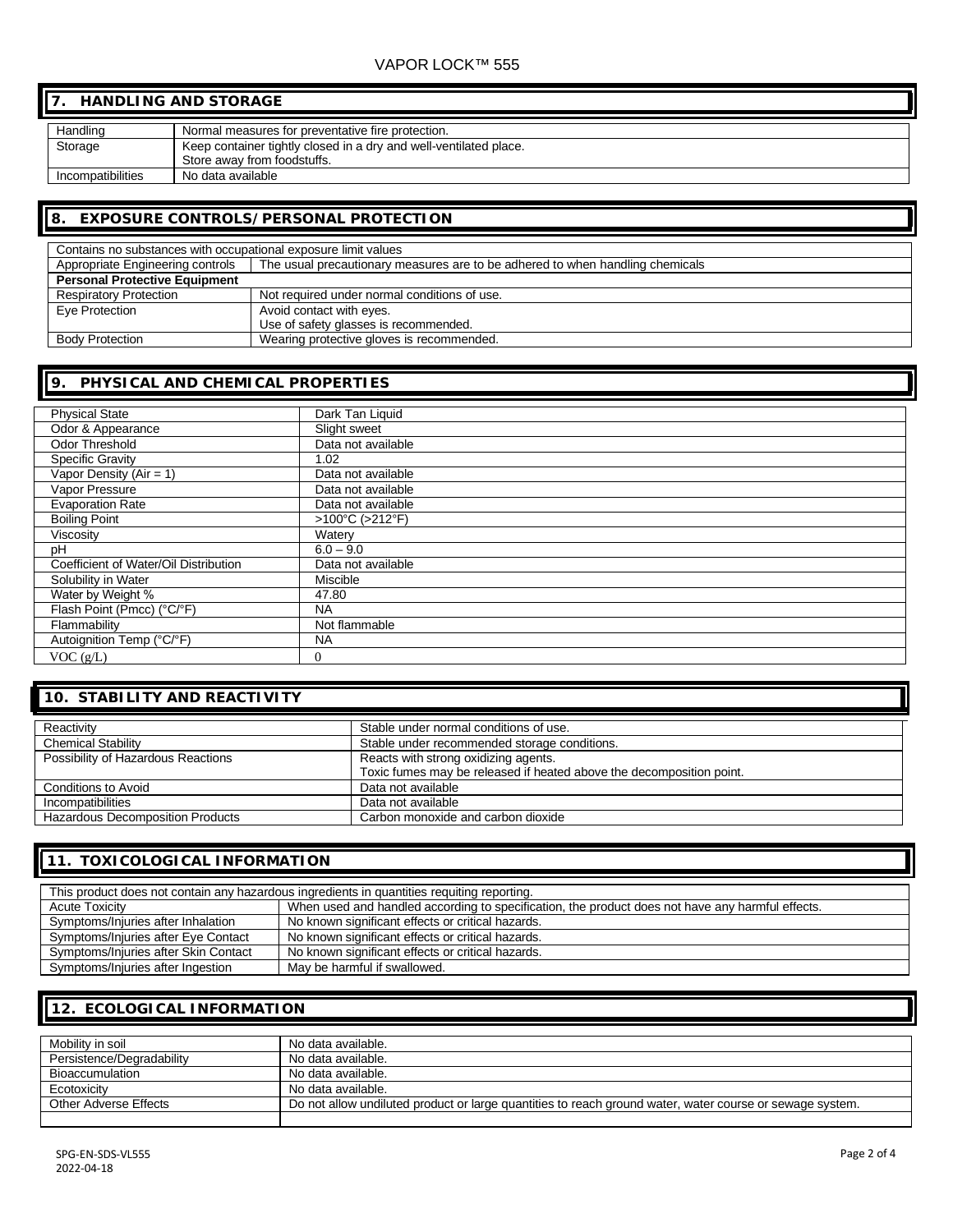### VAPOR LOCK™ 555

### Handling for Disposal | Smaller quantities can be disposed of with household waste. Methods of Disposal Dispose of in accordance with federal, provincial/state and local hazardous waste laws. Do not discharge into sewage or municipal water. RCRA **If this produce, as supplied, becomes a waste in the United States, it may meet the criteria of a hazardous waste as defined** under RCRA, Title CFR 261. It is the responsibility of the waste generator to determine the proper waste identification and disposal method. For disposal of unused or waste material, check with local, state and federal environmental agencies. **13. DISPOSAL CONSIDERATIONS**

#### *DO NOT INCINERATE CLOSED CONTAINERS*

### **14. TRANSPORTATION INFORMATION**

| <b>CANADA</b>                              | <b>TDG CLASSIFICATION</b>                                                                  |
|--------------------------------------------|--------------------------------------------------------------------------------------------|
| <b>HAZARD LABEL</b><br><b>NOT REQUIRED</b> |                                                                                            |
| <b>EXPORT</b>                              |                                                                                            |
| UN PROPER SHIPPING NAME                    | Non-regulated.                                                                             |
| UN NUMBER                                  | Not classified as a dangerous good.                                                        |
| UN PACKAGING GROUP                         | Non-regulated.                                                                             |
| <b>HAZARDOUS MATERIAL</b>                  | Data not available.                                                                        |
| <b>TRANSPORT IN BULK</b>                   | Data not available.                                                                        |
| SPECIFIC PRECAUTIONS FOR USER              | Handle in accordance with good industrial hygiene and safety practice. Refer to protective |
|                                            | measures in sections 7 and 8.                                                              |

### **15. REGULATORY INFORMATION**

#### **USA**

TSCA: All components of this material are on the US TSCA inventory or are exempt.

OSHA: This material does not contain any hazardous components under OSHA regulation (29CFR 1910.1200).

CERCLA: This material does not contain any components with a section 304 EHS RQ.

SARA TITLE 111: Sec 302, No chemicals in this material are subject to the reporting requirements of SARA Title III, Section 302.

SARA TITLE 111: Sec 313, This material does not contain any chemical components with known CAS

numbers that exceed the threshold (De Minimis) reporting levels established by SARA Title III, Section 313. **CANADA**

This product has been classified in accordance with the hazard criteria of the Controlled Products Regulations (CPR) and the MSDS contains all the information required by CPR.